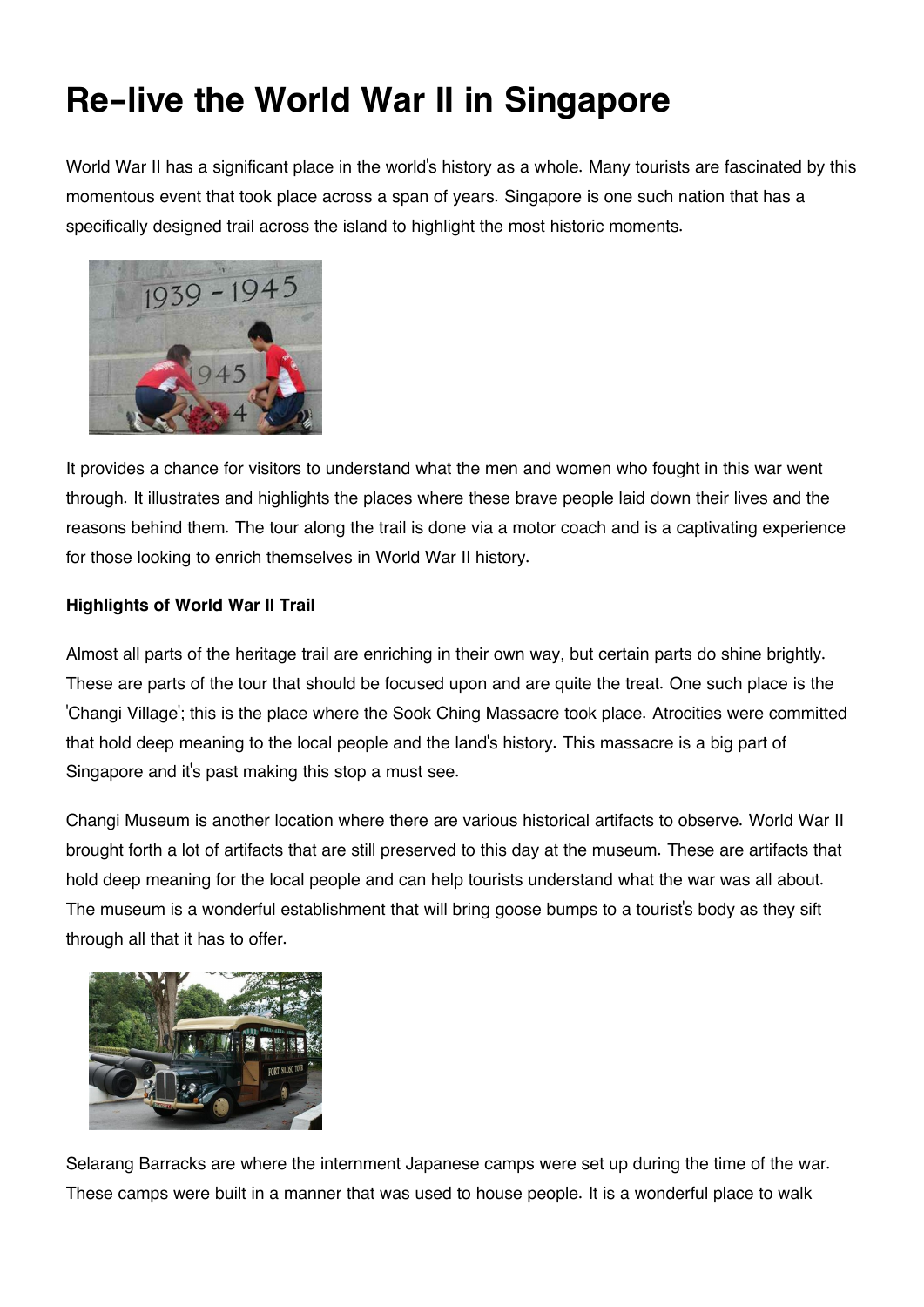through as one can understand what those individuals had to go through. There is a lot of historical significance within the Selarang Barracks as they have been appropriately preserved by the local government. This is another highlight on the World War II trail in Singapore that is a must see for those interested in delving into the history.

Old Changi Prison is the final highlight of this trail. It is the prison where certain criminals were held during the war. It has been kept up to date and is quite the sight for those looking to find out how prisons looked like back then. Just like the Selarang Barracks, this prison paints an image of what individuals of that time might have had to experience.

## **Tips for Visitors**

Be prepared for the travel. The trail is not a small but it is all encompassing when it comes to illustrating the war's history (four hours long). This is excellent news for those looking to delve themselves into the war's history in order to understand the atrocities committed. However, it is best to come prepared and ready for what will likely be a lengthy travelling experience. The custodians of the area are immensely knowledgeable and are constantly looking to talk about what the trail is all about. This can lead to an inspiring, yet long stay.



Try to cover as many highlights of the tours as possible (as listed above). These highlights are the main parts of the tour and deserve to be looked at properly. Most individuals are unaware of these highlights. The guides will usually have a time slot for each part of the trail, so it's important to pay attention on the best parts.

## **Joining the Tour**

Finding the right tour operator is important before progressing any further. All of the tours are in the English language and can be booked at getyourguide.com. The price for the tour is listed at under \$50 and is a three hour long experience full of great memories. The meeting point for all tours begin at the end at Pasir Ris MRT Station. This is the best place to visit in order to complete any additional research on how the tour works once in Singapore.

The World War II Trail is a fascinating experience and is highly recommended by almost all travelers that take the tour. It is a tour full of historical experiences and one that allows travelers to immerse themselves into the local culture and understand what the war was all about. It can be a chilling